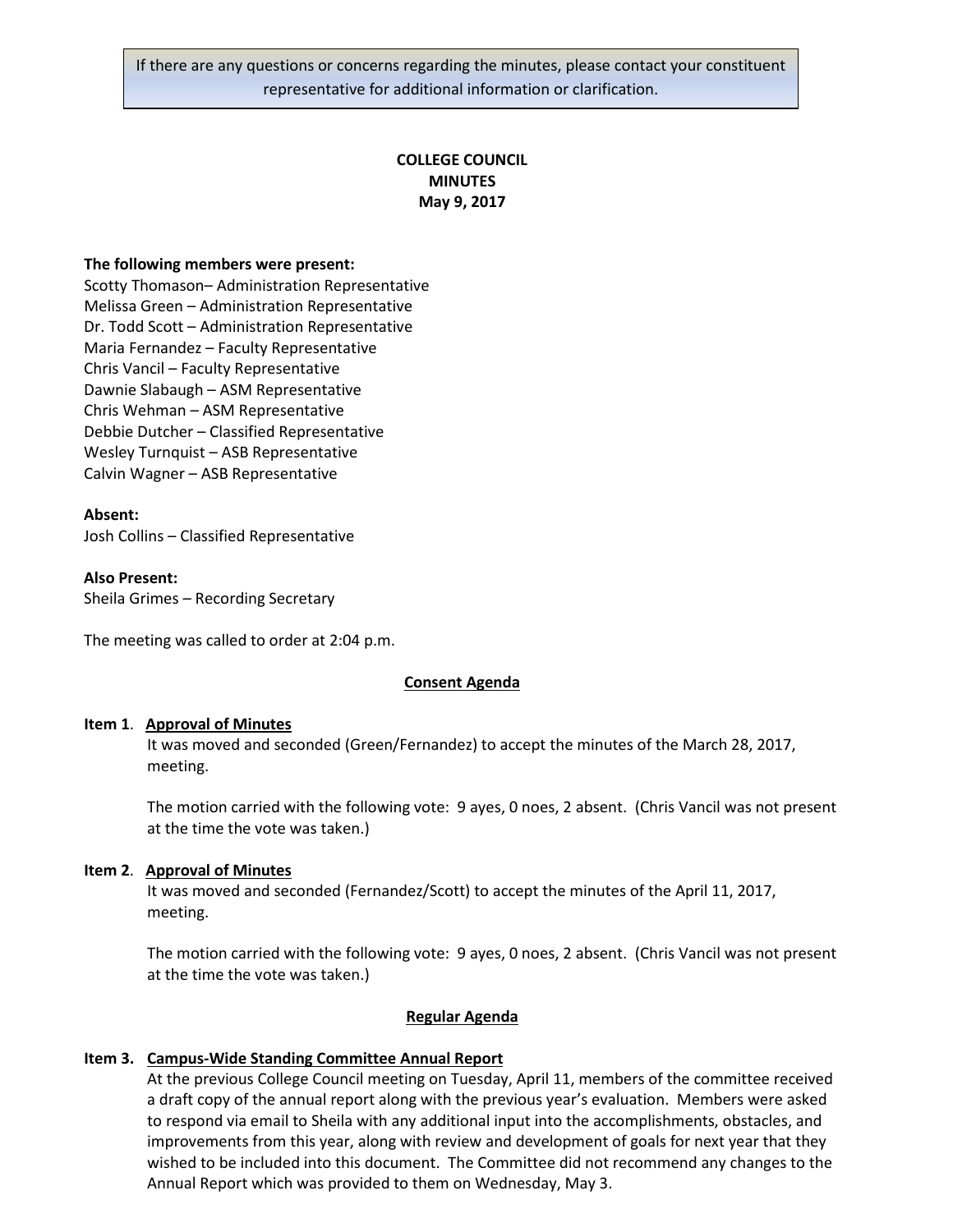*College Council Minutes – May 9, 2017 Regular Meeting Page 2 of 4*

### **Item 3. Campus-Wide Standing Committee Annual Report (Cont'd)**

It was moved and seconded (Slabaugh/Green) to accept the College Council Annual Report for 2016-2017.

The motion carried with the following vote: 9 ayes, 0 noes, 2 absent. (Chris Vancil was not present at the time the vote was taken.)

### I**tem 4. Recommend Review of Board Policies**

The Committee reviewed Board Policies 3518, 3570, and 3710.

A motion was made and seconded (Fernandez/Dutcher) to recommend acceptance of the above mentioned Board Policies. The motion carried with the following vote: 9 ayes, 0 noes, 2 absent. (Chris Vancil was not present at the time the vote was taken.)

### I**tem 5. Recommend Revisions of Board Policies**

Revisions to Board Policies 3530 and 3550 were reviewed.

A motion was made and seconded (Dutcher/Green) to recommend acceptance of the above mentioned Board Policies. The motion carried with the following vote: 9 ayes, 0 noes, 2 absent. (Chris Vancil was not present at the time the vote was taken.)

### **Item 6. Recommend Revisions of Administrative Procedures**

The Committee reviewed Administrative Procedures 3518 and 3570.

A motion was made and seconded (Slabaugh/Dutcher) to recommend acceptance of revisions to the above mentioned Administrative Procedures.

#### **Item 7. Recommend Revisions of Administrative Procedures**

Revisions to Board Policies 3530, 3550, and 3710 were reviewed. A motion was made and seconded (Slabaugh/Dutcher) to recommend acceptance of revisions to the above mentioned Administrative Procedures.

The following changes were recommended:

- AP 3530 Weapons on Campus
	- o Under revision date change May 9, 2015 to May 9, 2017
- AP 3550 Drug Free Environment and Drug Prevention Program
	- o Under revision date change May 2, 2017 to May 9, 2017

The original motion with the changes noted above carried with the following vote: 10 ayes, 0 noes, 1 absent.

## **Item 8. Next College Council Meeting – May 23, 2017 – 1 p.m. – 3 p.m.**

Scotty proposed changing our next meeting time from 2 p.m. – 3:30 p.m. to 1 p.m. – 3 p.m. due to the number of items that we anticipate being on the May 23 agenda. The majority of the committee members indicated that they could accommodate this change time.

## **Item 9. Other**

Revisions to Administrative Procedure 5111 were reviewed. A motion was made and seconded (Fernandez/Green) to recommend acceptance of revisions to the above mentioned Administrative Procedure. Chris Vancil requested that this item be tabled until the next meeting so that he can present this Administrative Procedure to the Academic Senate for review. The original motion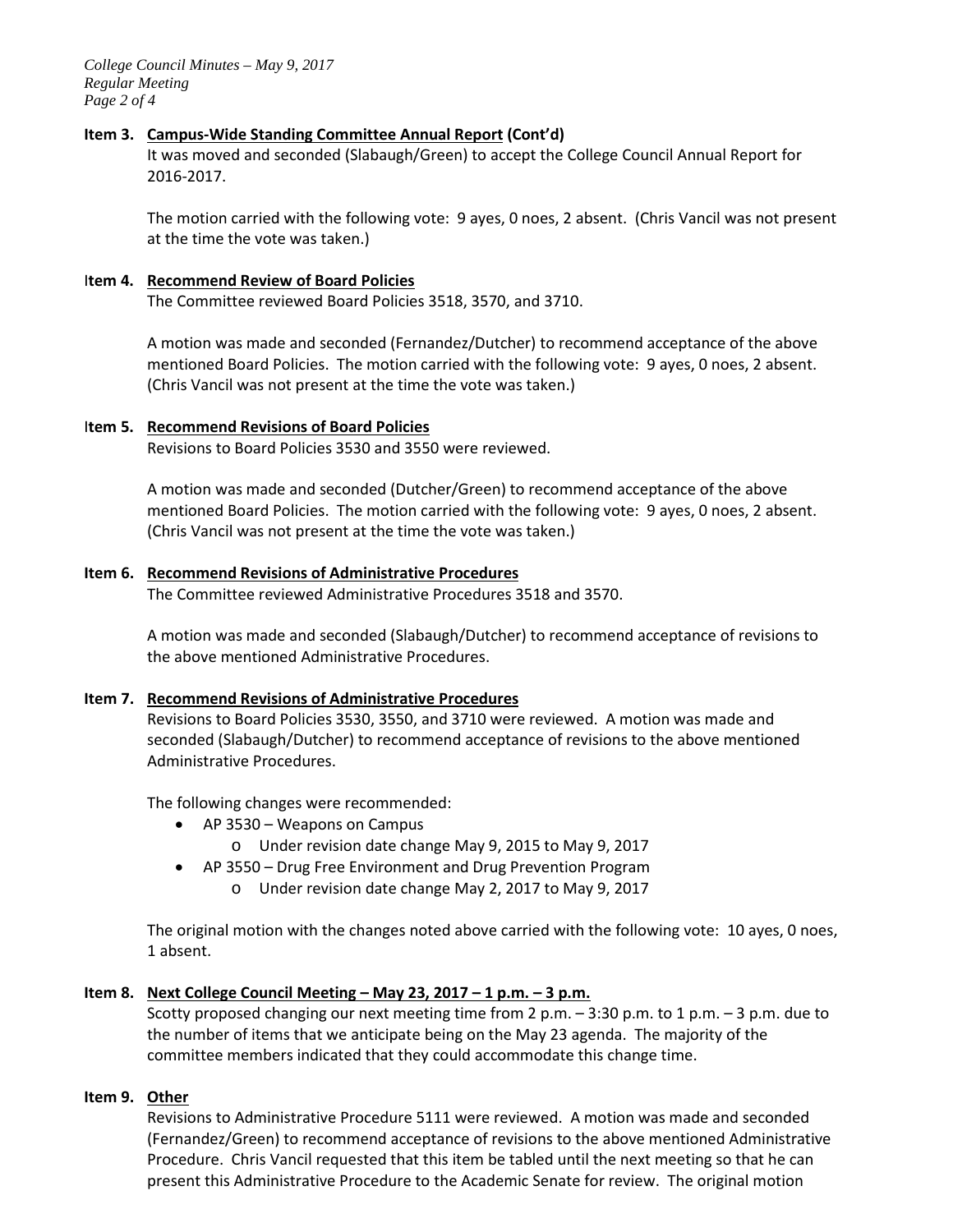## **Item 9. Other (Cont'd)**

failed. A substitute motion was moved and seconded (Fernandez/Green) to table Administrative Procedure 5111. The motion carried with the following vote: 10 ayes, 0 noes, 1 absent.

Dawnie mentioned that last week she emailed everyone regarding the COS Website refresh which will be launched at the end of May or the beginning of June. She said that one of the ways that everyone could help would be by encouraging your continuants and coworkers to make sure that their webpages are current. They can do this by printing out a screenshot of their webpage submitting to her their handwritten updates. This will ensure that we have the most up-to-date information when the new website is launched.

Dr. Scott announced that the draft of Facilities Master Plan will be distributed to the campus today to faculty, staff, and students to solicit feedback. The Planning Committee will meet on Tuesday, May 16, to discuss the feedback received and make any necessary adjustments so that this document can be brought before College Council on Tuesday, May 23.

The Year End Party will be held at Scotty and Sharie Thomason's home in Lake Shastina on Thursday, May 25. This year there will be live music. Scott and Debbie Dutcher have graciously agreed to do the barbequing.

Commencement will be held on Friday, May 19, at 7 p.m. in the Gym. As of May 2, we have received 217 graduation petitions and 121 students have confirmed they will be walking during the ceremony. There will be a different configuration for graduation this year as there will be risers where the Board members, Superintendent/President, faculty speakers, and student speakers will be seated. There will also be a blue curtain set up behind the risers. The Faculty will be sitting facing the stage sitting parallel with the students. The Student Ambassadors will serve as ushers and hand out programs. Jeremiah LaRue, ADJ Coordinator, has agreed to have the cadets available to direct traffic in the parking lots.

The asphalt project will be going to bid soon and we hope that work on this project will begin in June by the residence halls and the gym. The football field project will begin next spring.

Dr. Schoonmaker, the new Superintendent/President, is set to begin working in July. However, he will be in Siskiyou County at the end of May along with his family to look into the local high schools, housing, etc.

Nancy Funk has almost completed the tentative budget for FY 2017-2018. The Budget Committee will be meeting this Thursday to review the preliminary budget. In order to enhance communications, Nancy will be emailing the tentative 2017-2018 budget to all mailboxes.

This Thursday at 10 a.m. the Governor will be presenting the May Revise. Scotty and Nancy Funk are planning on listening in on this broadcast.

At the May Board meeting, the Board updated their goals for 2017-2018. These goals will be revealed at the June Board meeting. The Board discussed increasing the reserve for next year.

Currently, we have the following faculty positions opened: Music, Political Science, and Interim Communications (one year). We will be opening the Dean of Instruction position soon. So far this year, we have had 29 job searches. Most of the job searches were to refill positions, a few new positions were added which will be paid out the general fund, and the rest are to be paid with categorical funding. We recently received \$3.3 million dollars in new grant funding.